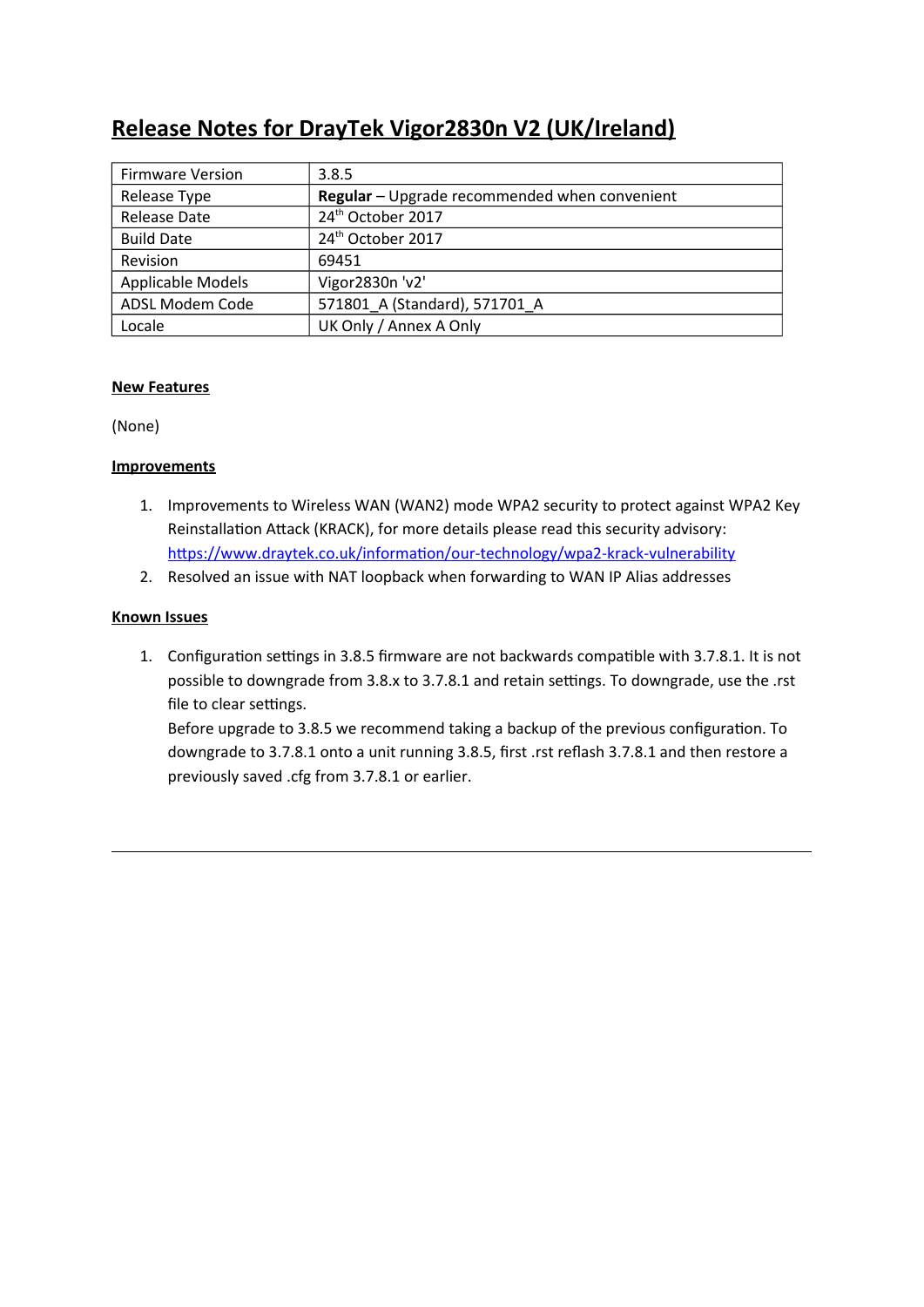#### **IMPORTANT NOTE – Hardware Versions**

This firmware can only be used if your unit is a 'v2' (version 2). This firmware is not for use with the version 1 model. If you're not sure which you have, check this guide: [htp://www.draytek.co.uk/support/guides/kb-v2830n-v1-vs-v2](http://www.draytek.co.uk/support/guides/kb-v2830n-v1-vs-v2)

#### **Firmware File Types**

The ZIP file contains the firmware with two diferent file extensions, .ALL and .RST. The firmware is identical but the RST file contains factory default settings. If you install the ALL file, your router will retain all existing settings. If you use the RST file, all settings will be wiped from your router.

## **Upgrade Instructions**

It is recommended that you take a configuration backup prior to upgrading the firmware. This can be done from the router's system maintenance menu.

To upgrade firmware, select 'firmware upgrade' from the router's system maintenance menu and select the correct file. Ensure that you select the ALL file unless you want to wipe out your router's settings back to factory default.



#### **Manual Upgrade**

If you cannot access the router's menu, you can put the router into 'TFTP' mode by holding the RESET whilst turning the unit on and then use the Firmware Utility. That will enable TFTP mode. TFTP mode is indicated by all LEDs flashing. This mode will also be automatically enabled by the router if there is a firmware/settings abnormality. Upgrading from the web interface is easier and recommended – this manual mode is only needed if the web interface is inaccessible.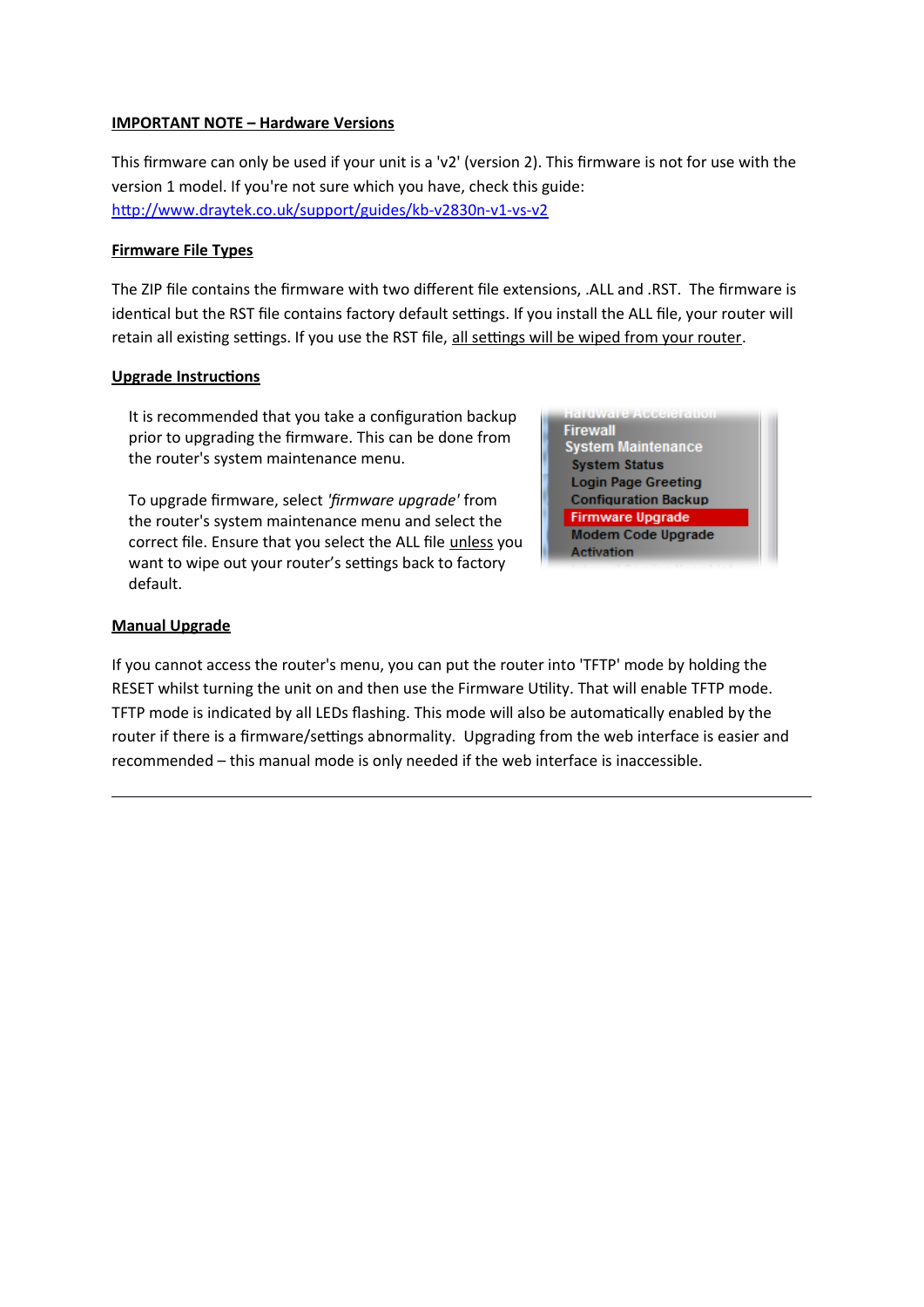| <b>Firmware Version</b> | 3.8.1.2                                                          |
|-------------------------|------------------------------------------------------------------|
| Release Type            | Regular - Upgrade recommended when convenient                    |
|                         | Note: A previous firmware (3.8.1.1) was a critical release. This |
|                         | f/w includes all changes/improvements that were in 3.8.1.1.      |
| Release Date            | 4 <sup>th</sup> August 2017                                      |
| <b>Build Date</b>       | 3rd July 2017                                                    |
| Revision                | 66612                                                            |
| Applicable Models       | Vigor2830n 'v2'                                                  |
| ADSL Modem Code         | 571801 A (Standard), 571701 A                                    |
| Locale                  | UK Only / Annex A Only                                           |

- 1. Support for extra TR-069 parameters
- 2. Support WAN load balance by Session, configured in [WAN] > [General Setup]

# **Improvements**

- 1. Improved Content Filtering of Youtube when accessed through the Google Chrome browser
- 2. [VPN and Remote Access] > [PPP General Setup] Dial-In PPP Authentication can now specify "MS-CHAPv2 Only"
- 3. Resolved an issue with NAT loopback when forwarding to WAN IP Alias addresses

## **Known Issues**

1. Configuration settings in 3.8.1.2 firmware are not backwards compatible with 3.7.8.1. It is not possible to downgrade from 3.8.x to 3.7.8.1 and retain settings. To downgrade, use the .rst file to clear settings.

Before upgrade to 3.8.1.2 we recommend taking a backup of the previous configuration. To downgrade to 3.7.8.1 onto a unit running 3.8.1.2, first .rst reflash 3.7.8.1 and then restore a previously saved .cfg from 3.7.8.1 or earlier.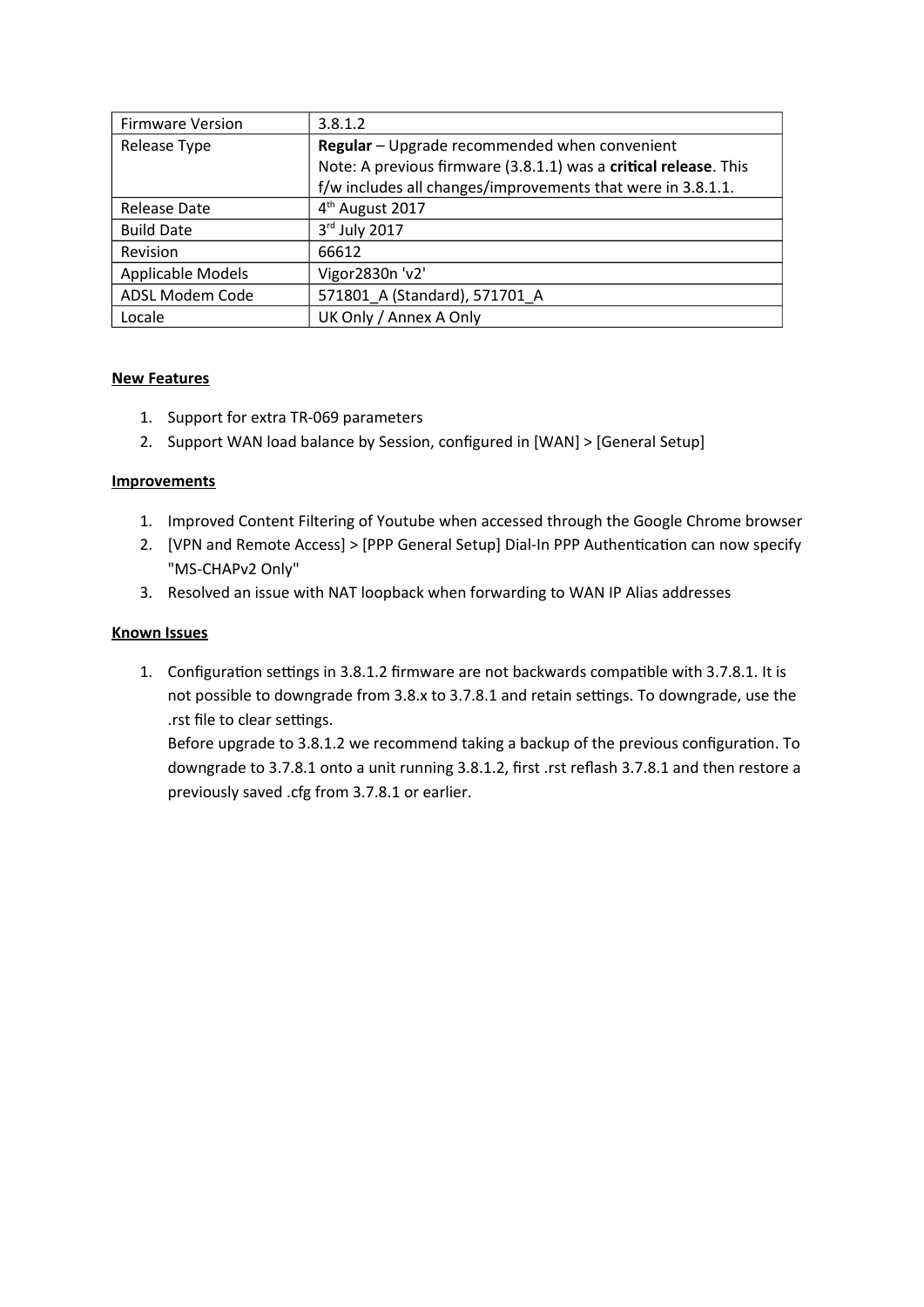| <b>Firmware Version</b> | 3.8.1.1                                    |
|-------------------------|--------------------------------------------|
| Release Type            | Critical - Upgrade recommended immediately |
| <b>Release Date</b>     | 20 <sup>th</sup> December 2016             |
| <b>Build Date</b>       | 8 <sup>th</sup> December 2016              |
| Applicable Models       | Vigor2830n 'v2'                            |
| ADSL Modem Code         | 571801 A (Standard), 571701 A              |
| Locale                  | UK Only / Annex A Only                     |

#### **New Features in this Firmware**

(None)

## **Improvements in this frmware**

- 1. Security improvements including one or more considered critcal.
- 2. Misc. minor WUI changes/corrections.

#### **Known Issues**

1. Configuration settings in 3.8.1.1 firmware are not backwards compatible with 3.7.8.1. It is not possible to downgrade from 3.8.x to 3.7.8.1 and retain settings. To downgrade, use the .rst file to clear settings.

Before upgrade to 3.8.1.1 we recommend taking a backup of the previous configuration. To downgrade 3.7.8.1 onto a unit running 3.8.1 first .rst reflash 3.7.8.1 and then restore a previously saved .cfg from 3.7.8.1 or earlier.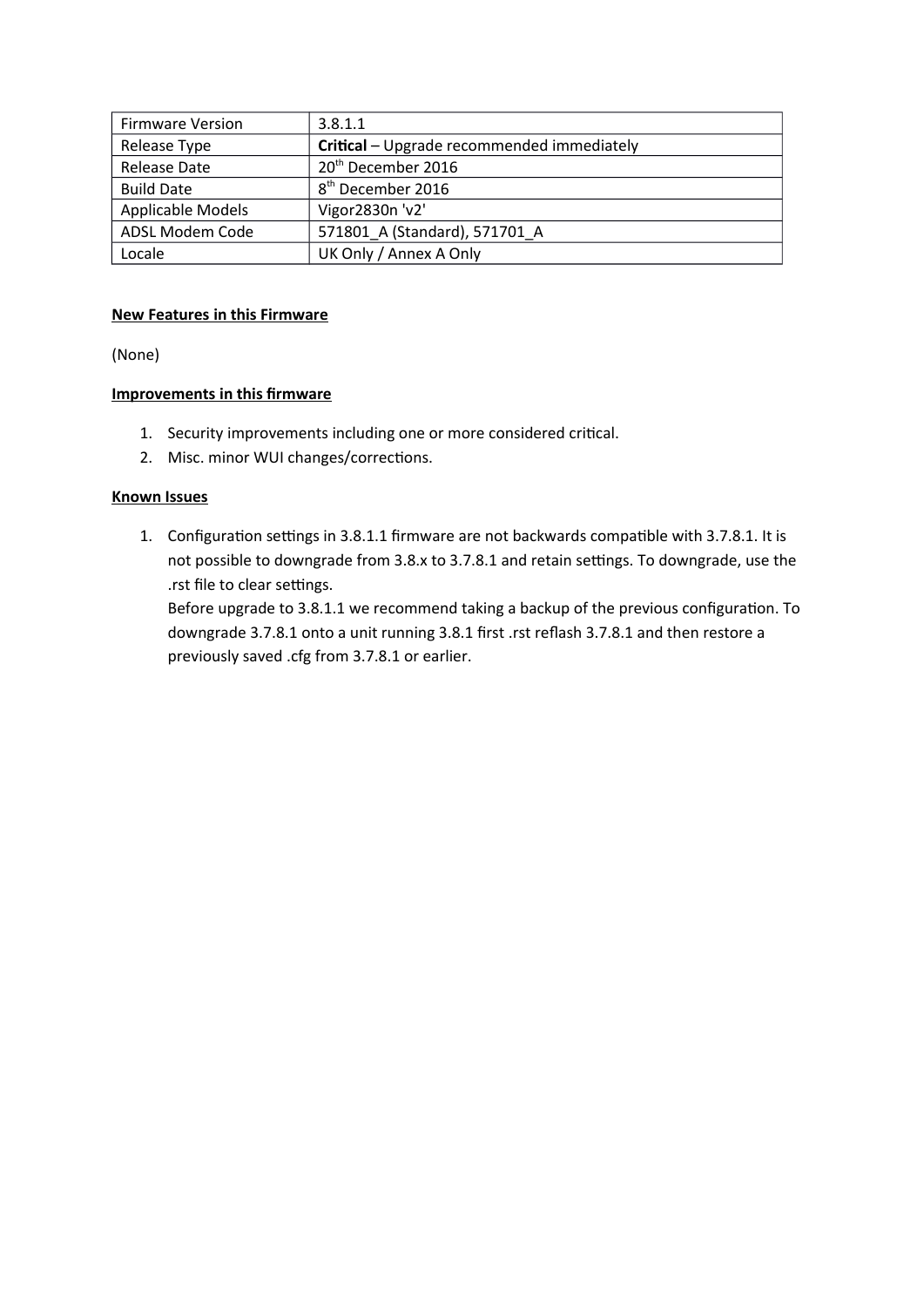| <b>Firmware Version</b> | 3.8.1                                         |
|-------------------------|-----------------------------------------------|
| Release Type            | Regular - Upgrade recommended when convenient |
| Release Date            | 20th May 2016                                 |
| <b>Build Date</b>       | 11th April 2016                               |
| Applicable Models       | Vigor2830n 'v2'                               |
| ADSL Modem Code         | 571801 A (Standard), 571701 A                 |
| Locale                  | UK Only / Annex A Only                        |

- 1. WAN2 can now operate in 2.4GHz Wireless Staton Mode, switchable with thernet mode [WAN] > [General Setup] > [WAN2]
- 2. WAN1 PPPoE/PPPoA now supports Fallback account, used if the primary details are unable to establish a working connection
- 3. WAN Connection Detection Ping Detect now supports Primary/Secondary Ping IP, Interval & Retry parameters
- 4. Multi-WAN & Multi-LAN IPv6 now supported
- 5. Notification Objects now have WAN Budget and Central VPN Management options
- 6. URL Content Filter Profiles now have Exception List option
- 7. LAN DNS entries now support CNAME (Domain Alias)
- 8. [Load Balance / Route Policy] > [Diagnose] added
- 9. DrayTek SMB protocol stack
- 10. Web Server and SSL VPN supports TLS 1.2
- 11. VigorACS can now display the status of LAN ports on the router
- 12. [SSL VPN] > [General Setup] can select which WAN interfaces listen for SSL VPN connections
- 13. [System Maintenance] > [Firmware Upgrade] can now check for latest available firmware
- 14. Support for X.509 Certficates over 2048 bytes in size e.g. StartCom
- 15. SSH now supports 2048-bit DH
- 16. [Web Portal] feature improvements, now supports HTTPS redirection
- 17. RTS Threshold and Fragment Length can be configured from [Wireless LAN] > [Advanced] Setting]
- 18. URL Content Filter Profiles now have Exception List option
- 19. Dynamic DNS configuration now supports up to 64 characters for Login Name and Password settings
- 20. Telnet command 'adsl snr' allows control of SNR target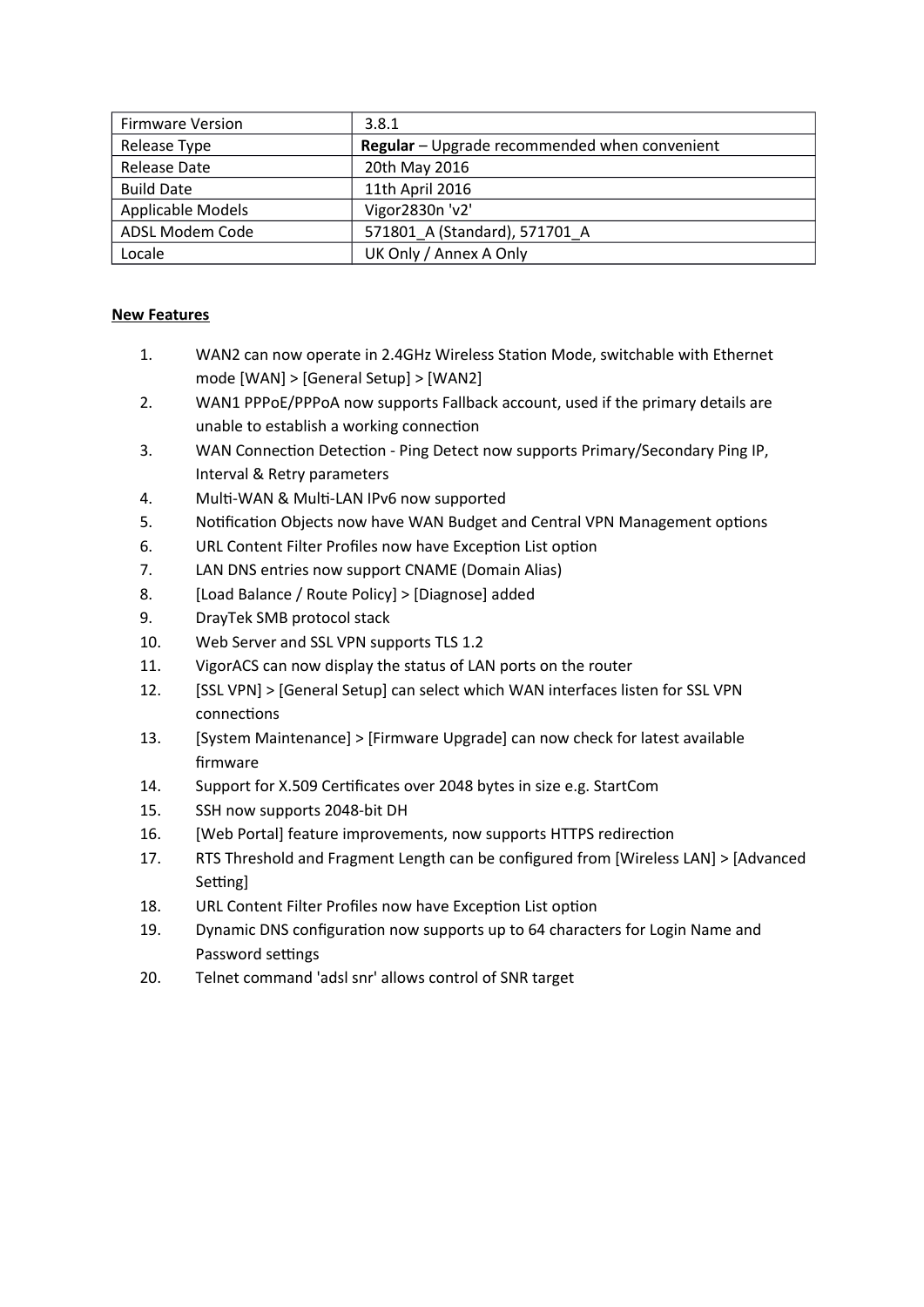#### **Improvements**

- 1. Changed TCP Initial sequence number mechanism
- 2. Added X-Frame-Options to HTTP headers
- 3. Session validation method improved in Web UI
- 4. Improved TCP SYN protection mechanism
- 5. TCP port 2869 and UDP port 1900 responding on WAN when UPnP enabled
- 6. Improved LDAP compatbility with Windows Server OS
- 7. DNS Queries could be blocked by the router's firewall in some situations
- 8. [LAN] > [Bind IP to MAC] ARP table could not display IP address over 11 digits
- 9. Added DHCP setting for "Next Server IP Address"

# **Known Issues**

1. Configuration settings in 3.8.1 firmware are not backwards compatible with 3.7.8.1. It is not possible to downgrade from 3.8.x to 3.7.8.1 and retain settings. To downgrade, use the .rst file to clear settings.

Before upgrade to 3.8.1 we recommend taking a backup of the previous configuration. To downgrade 3.7.8.1 onto a unit running 3.8.1 first .rst reflash 3.7.8.1 and then restore a previously saved .cfg from 3.7.8.1 or earlier.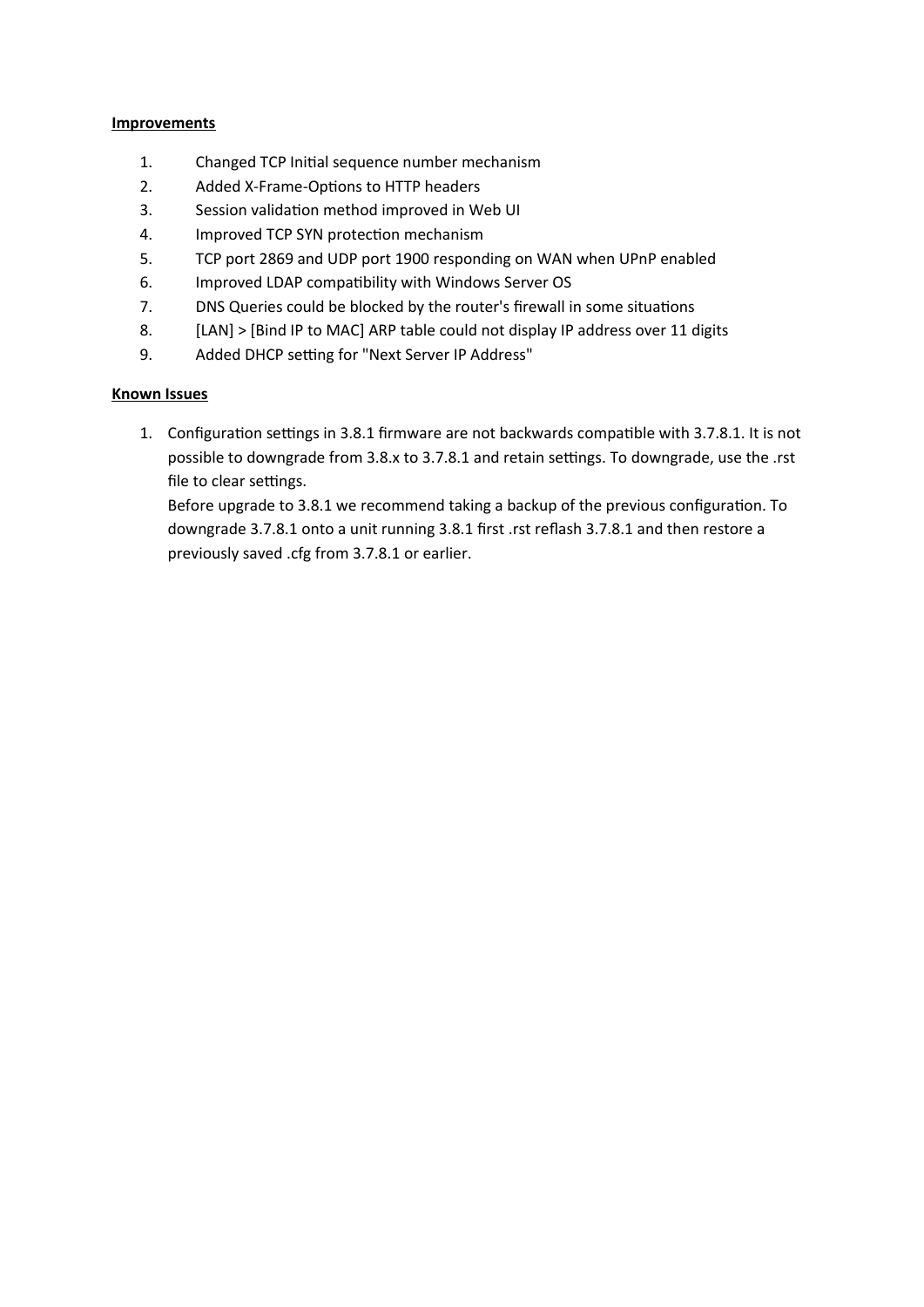| <b>Firmware Version</b>  | 3.7.8.1                       |
|--------------------------|-------------------------------|
| Release Date             | 6th July 2015                 |
| <b>Build Date</b>        | 15th June 2015                |
| <b>Applicable Models</b> | Vigor2830n 'v2'               |
| ADSL Modem Code          | 544401 A (Standard), 552011 A |
| Locale                   | UK Only / Annex A Only        |

- 1. The router's Online Status can display DSL information from a Vigor 130 modem connected to WAN2.
- 2. Support for TR-069 HTTP/HTTPS trigger, available in [System Maintenance] > [TR-069] "Test with Inform" button.

- 1. Resolved an issue with the Firewall that could stop users accessing the internet due to a session limit error under some circumstances.
- 2. Added additional TCP SYN protection from WAN.
- 3. Web interface improved to protect against Cross-Site-Request-Forgery attacks.
- 4. RFC-1483 Routed IP LLC mode did not work correctly.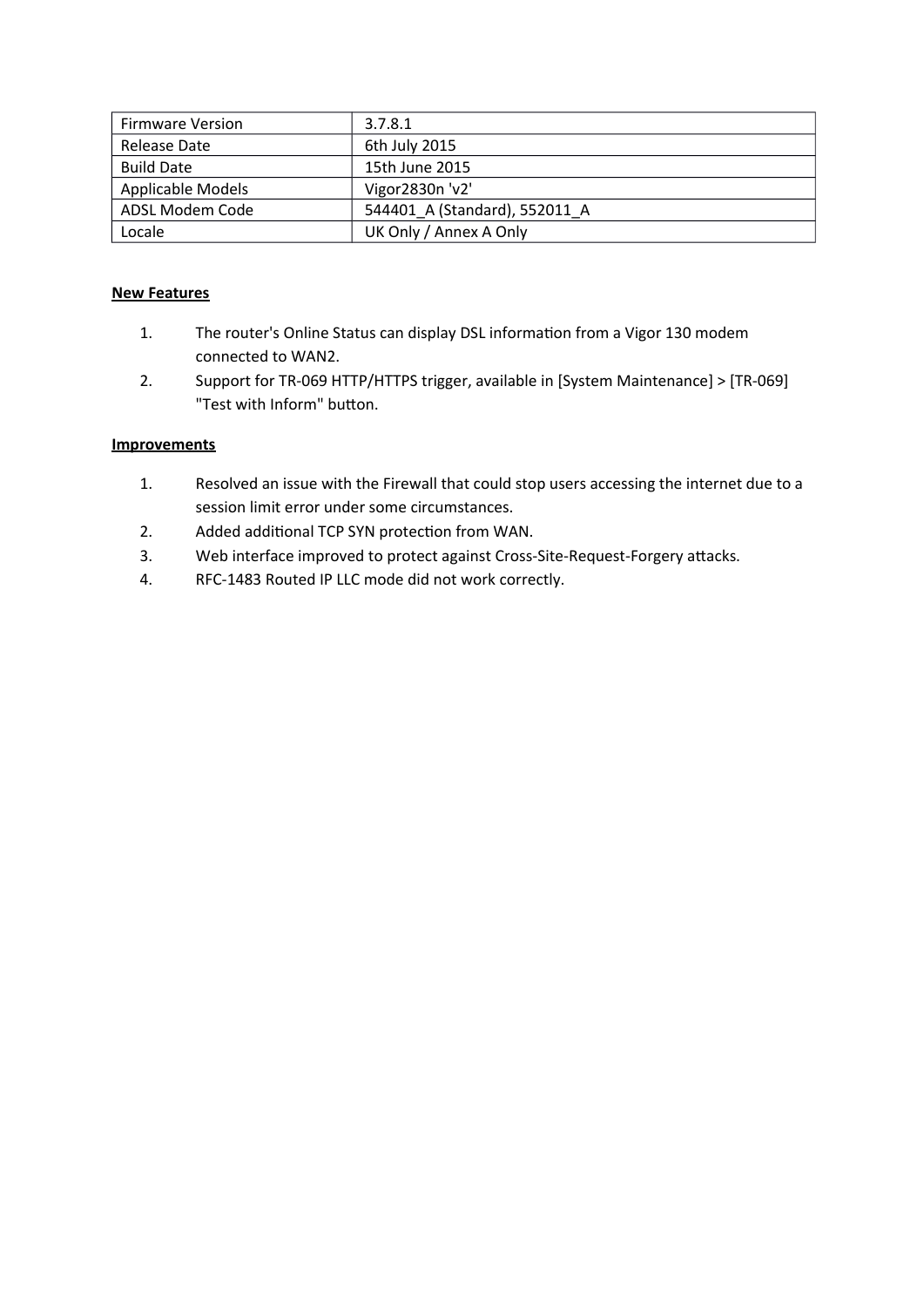| <b>Firmware Version</b>  | 3.7.8                         |
|--------------------------|-------------------------------|
| Release Date             | 16th February 2015            |
| <b>Build Date</b>        | 8th February 2015             |
| <b>Applicable Models</b> | Vigor2830n 'v2'               |
| ADSL Modem Code          | 544401 A (Standard), 552011 A |
| Locale                   | UK Only / Annex A Only        |

- 1. Added the DNS filter object in [Firewall] > [General Setup] which allows the DNS filter to be applied using filter rules. DNS filter can now use either URL or WCF filter profiles.
- 2. Supports Virtual IP Mapping for LAN to LAN VPN tunnels, to map / NAT local IPs to a required subnet.
- 3. Load Balance/Route Policy] now supports metrics. http://www.draytek.co.uk/support/guides/kb-policy-routing-guide-v2

- 1. Improvements to the layout of the [System Maintenance] > [SNMP] page.
- 2. The router's TCP SYN attack protection has been improved.
- 3. [Applications] > [LAN DNS/DNS Forwarding] now supports DNS forwarding, to forward specific DNS requests to other DNS servers.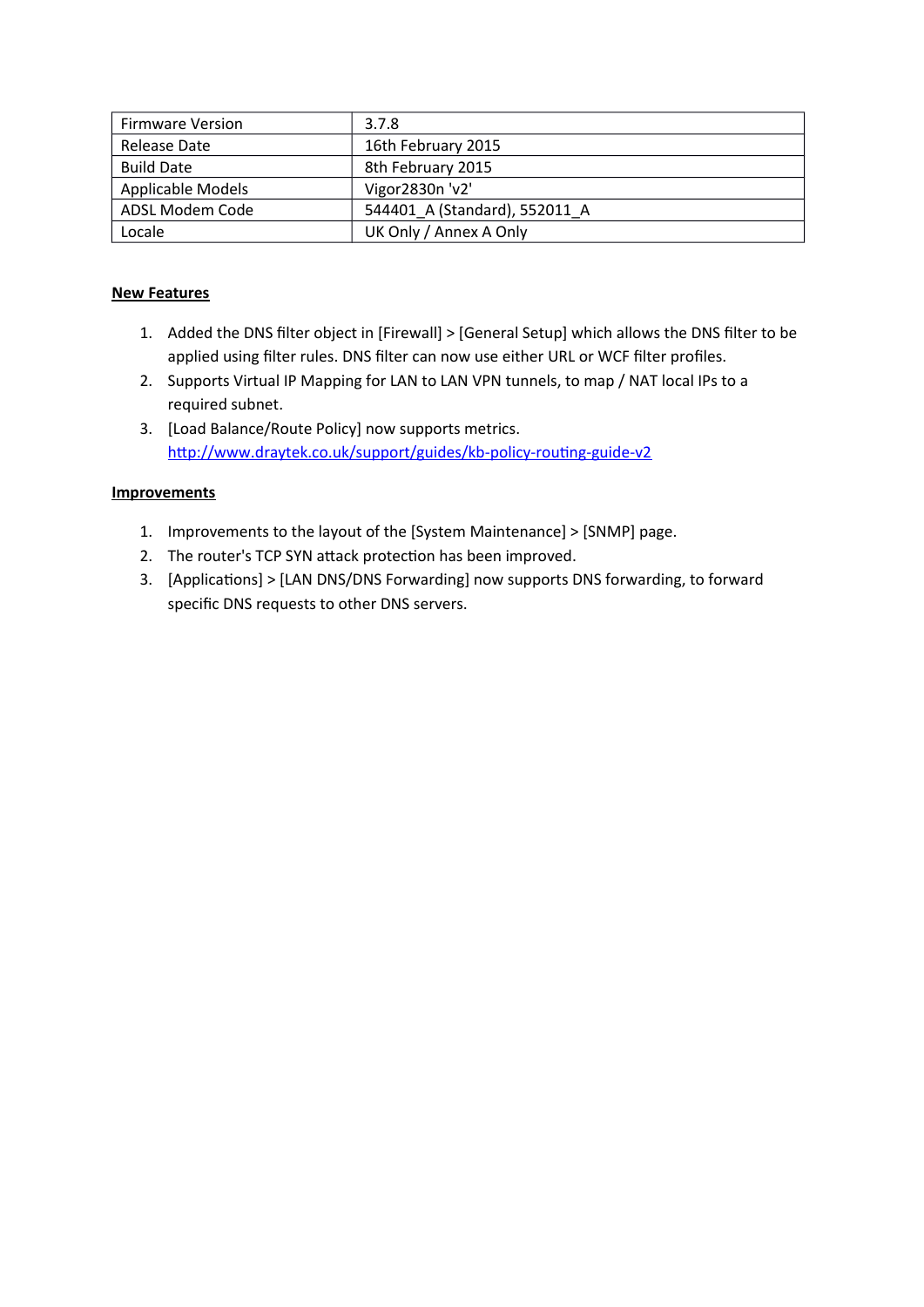| <b>Firmware Version</b> | 3.7.4.2                       |
|-------------------------|-------------------------------|
| Release Date            | 12th December 2014            |
| <b>Build Date</b>       | 4th December 2014             |
| Applicable Models       | Vigor2830n 'v2'               |
| ADSL Modem Code         | 544401_A (Standard), 552011 A |
| Locale                  | UK Only / Annex A Only        |

(None)

- 1. SSL3 now disabled in favour of TLS by default for SSL tunnels and web management.
- 2. Improved display of IPv6 static routes with a prefix length of /128 in [Diagnostics] > [Routing Table].
- 3. Improvements to wireless performance with multple wireless clients.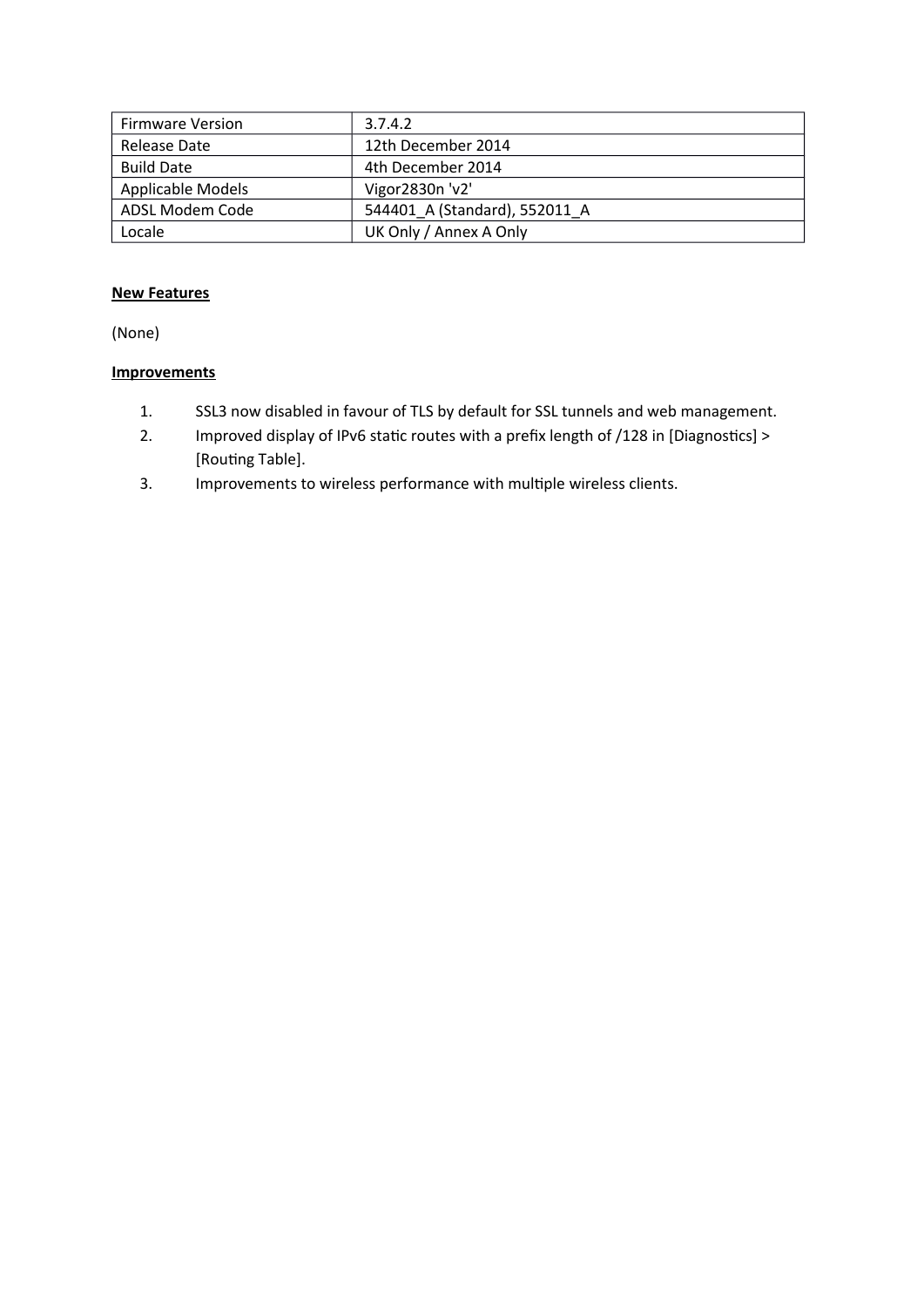| <b>Firmware Version</b> | 3.7.4.1                       |
|-------------------------|-------------------------------|
| Release Date            | 24th September 2014           |
| <b>Build Date</b>       | 22nd September 2014           |
| Applicable Models       | Vigor2830n V2                 |
| ADSL Modem Code         | 544401_A (Standard), 552011_A |
| Locale                  | UK Only / Annex A Only        |

(None)

- 1. LAN users were prevented from accessing router's Web UI using HTTPS via WAN IP.
- 2. Connection mode for WAN2 wasn't shown correctly in VigorACS SI.
- 3. LAN2 Routing Mode didn't respond to WAN ARP requests from LAN Clients like IP Routed Subnet did.
- 4. Stability of WCF mechanism improved
- 5. Fixed a problem of memory usage after PPPoE disconnection.
- 6. Mail Alert did not work with 1and1 SMTP server.
- 7. New TR069 parameters added to cater for VigorACS SI 1.1.5
- 8. Could not show "\_" character in the comment field of Bind IP to MAC.